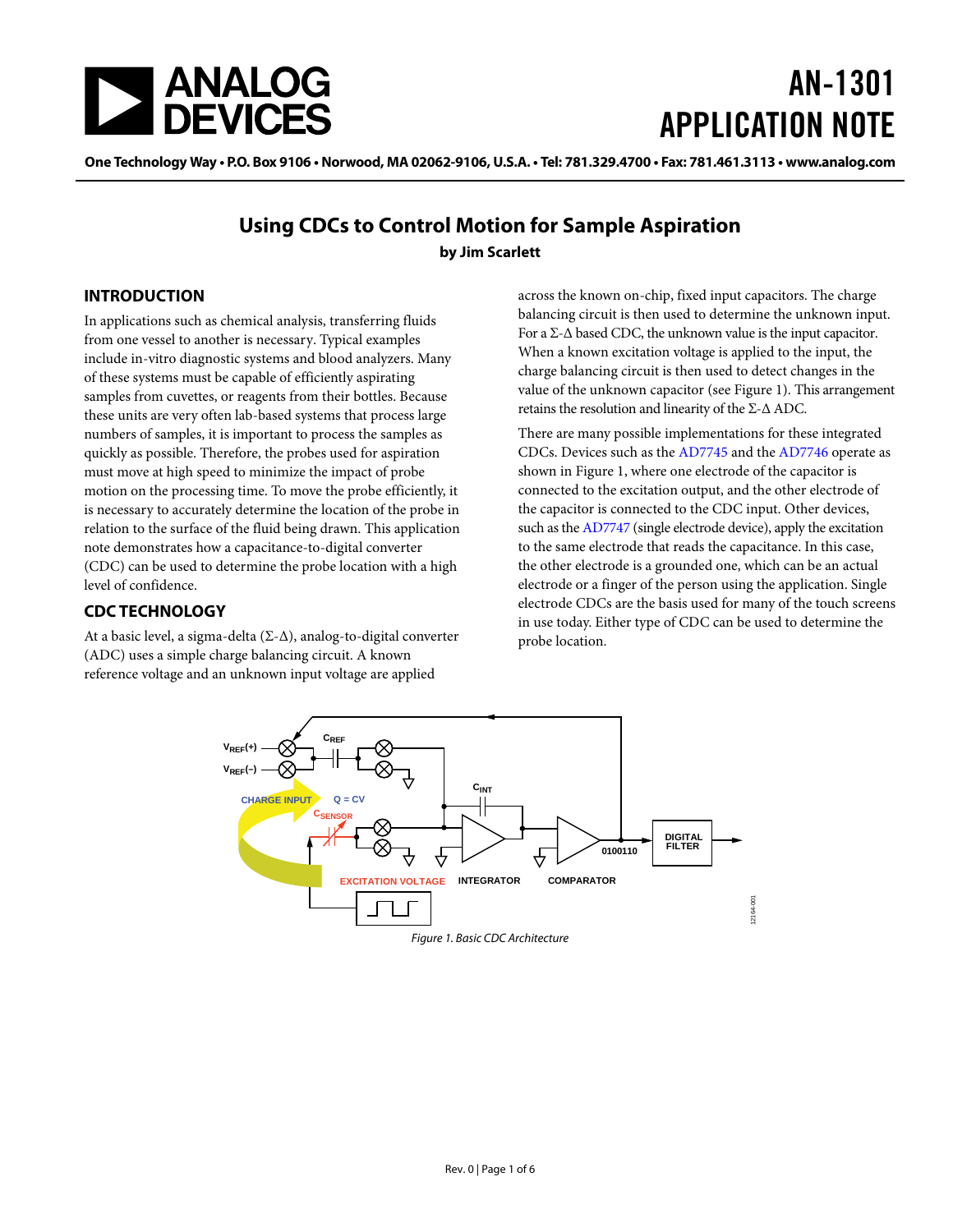## **TABLE OF CONTENTS**

#### **REVISION HISTORY**

6/14-Revision 0: Initial Version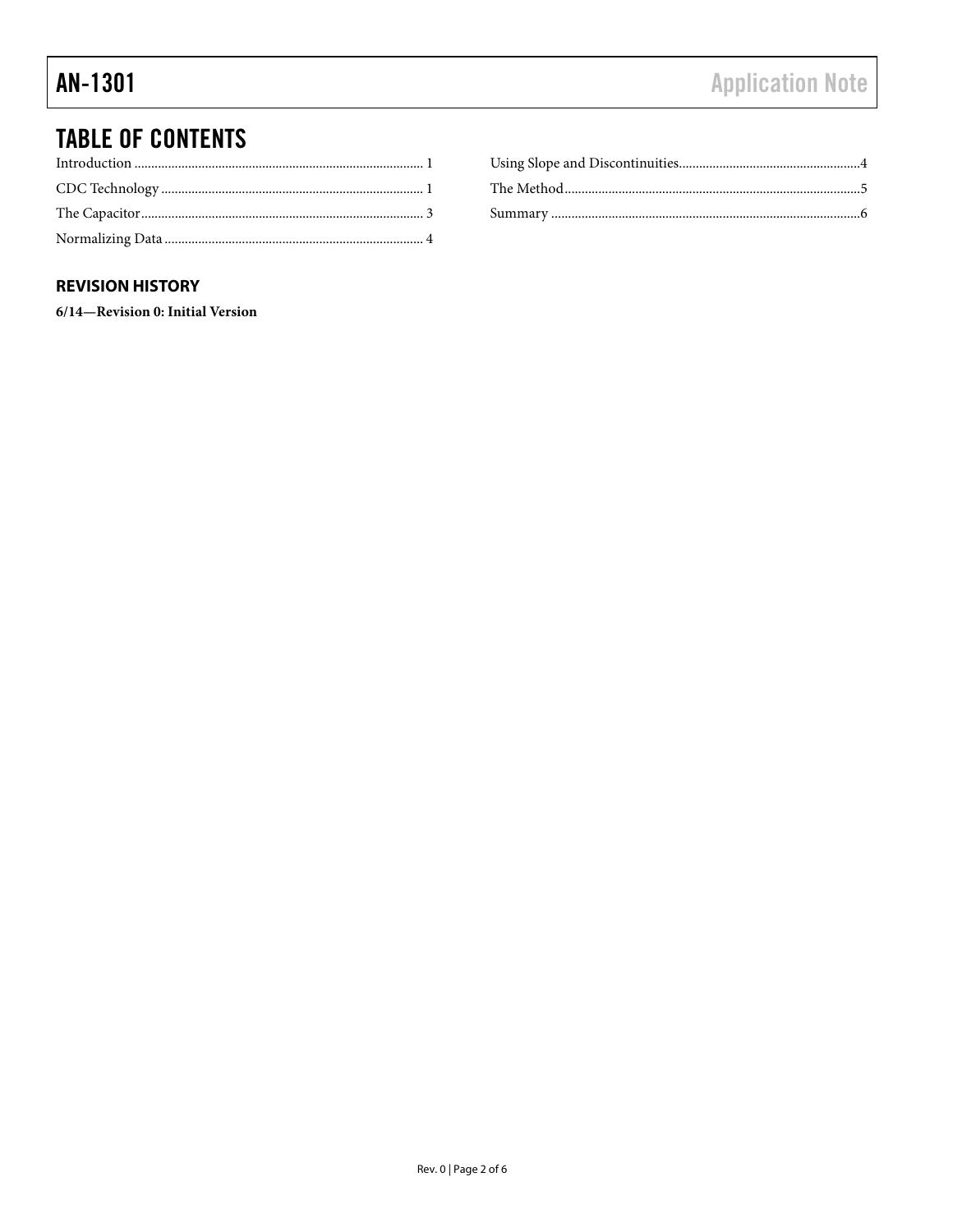

*Figure 2. Use of a CDC to Determine the Probe Location Relative to a Fluid Surface*

#### <span id="page-2-1"></span><span id="page-2-0"></span>**THE CAPACITOR**

In its simplest form, a capacitor can be described as two parallel plates with a dielectric material between them. The value of the capacitance varies with plate size, orientation of one plate vs. the other, and dielectric constant, among other factors. By using these variables, it is possible to measure the changing value of an unusual capacitor to determine the probe position relative to the surface of the fluid.

In an aspiration system, the capacitor is composed of a conductive plate that sits beneath the cuvette or other vessel and the moving probe itself (see [Figure 2\)](#page-2-1). Using a CDC like the [AD7745,](http://www.analog.com/AD7745?doc=AN-1301.pdf) the excitation signal is applied to one electrode of the capacitor, and the other electrode of the capacitor is connected to the CDC input. The measured capacitance is the same, no matter which electrode is connected to the excitation signal or the CDC input. The absolute value of this capacitor depends on the form factors of the plate and the probe, the composition of the dielectric material, the distance from the probe to the plate, and environmental factors. Note that the dielectric material includes air, the cuvette, and the fluid contained in the cuvette. In an aspiration system, the changing nature of this dielectric mix is analyzed as the probe approaches the plate, and more importantly, as it approaches the fluid surface.

As the probe approaches the plate, the capacitance increases. The nature of this change was observed to be a function of power series (quadratic)[. Figure 3](#page-2-2) shows the capacitance as the probe approaches a dry cuvette. However, the coefficients in this power series change in the presence of fluid in the path of the probe. Because the fluid has a much greater dielectric constant than air, when the fluid becomes a higher percentage of the dielectric between the probe and the plate, the capacitance increases more rapidly. When the probe approaches the surface of the fluid, the measured capacitance value accelerates (see [Figure 4\)](#page-2-3). This acceleration can help to determine the proximity of the probe to the surface of the fluid.



12164-002

<span id="page-2-2"></span>

<span id="page-2-3"></span>*Figure 4. Capacitance Measurements with Filled Cuvette*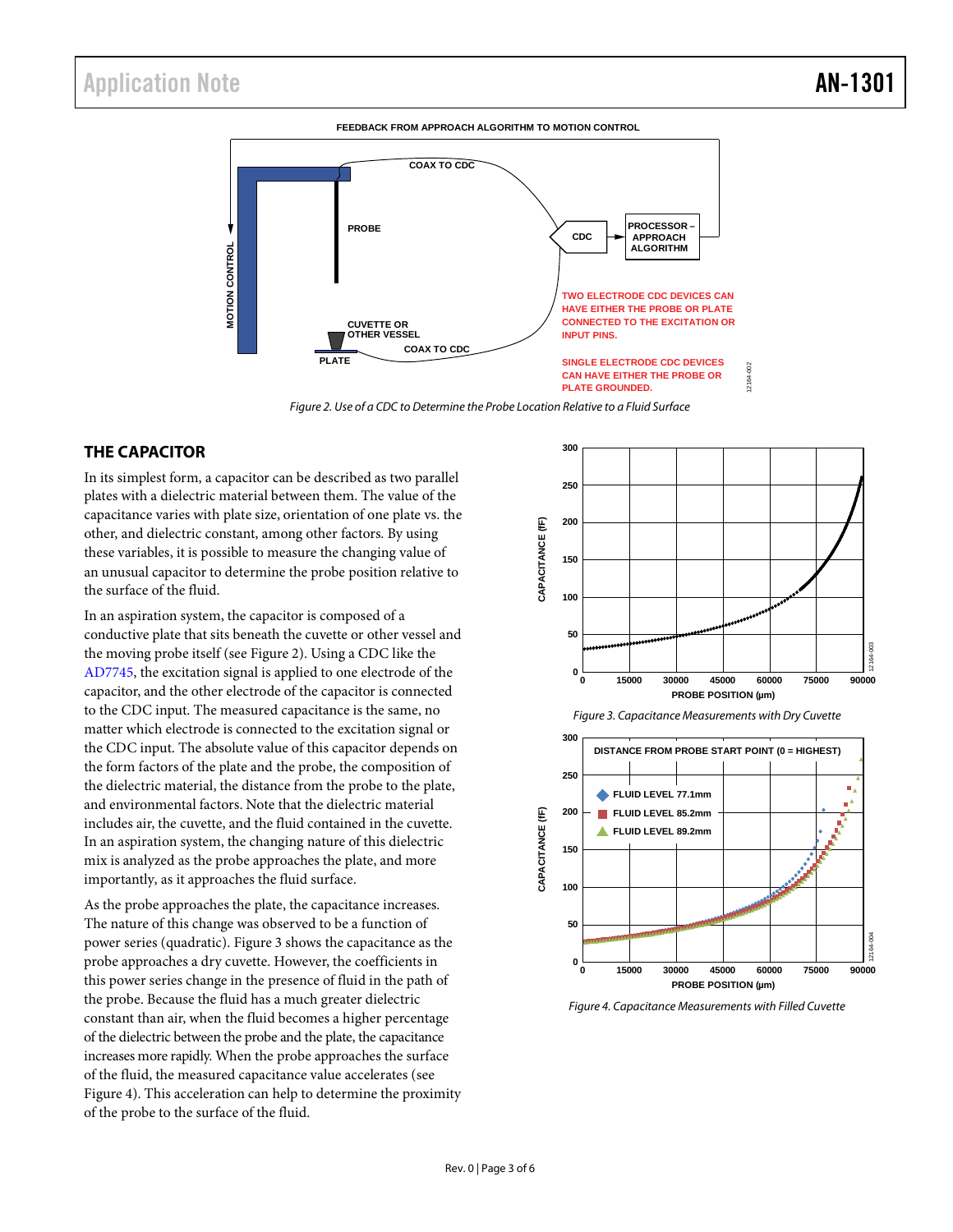#### <span id="page-3-0"></span>**NORMALIZING DATA**

The difference in the curves, shown i[n Figure 3](#page-2-2) and [Figure 4,](#page-2-3) indicates how to make the measurements even more reliable in terms of determining the fluid level. If the probe location with respect to a given reference point is accurately known, the system can be characterized at various points with no fluid present. Such characterization generates a curve similar to the one shown in [Figure 3.](#page-2-2) With this characterization data available, it is possible to normalize the data collected while the probe approaches the fluid surface. Normalization can be accomplished by simply subtracting the dry characterization data from the approach data, as shown i[n Figure 5.](#page-3-2)



*Figure 5. Normalized Capacitance Measurements*

<span id="page-3-2"></span>Excluding changes in environmental factors (temperature, humidity, and so on), normalization removes the effects of the systematic factors on the capacitance measurement. Electrode size, distance from the probe to the plate, and the dielectric effects of air and the cuvette itself (if used in the dry characterization), are removed from the measurement. Essentially, the data now represents the effect of adding the fluid to the dielectric mix. By analyzing the approach technique, it is clear that normalized data, such as that shown i[n Figure 5,](#page-3-2) can make control of the approach easier and more consistent.

However, normalized data cannot always be used. For instance, the motion control system may not be precise enough to determine the accurate position. It is also possible that the communications link with the motor controller is relatively slow with respect to the output rate of the CDC. However, even if it is not possible to use normalized data, the methodology described later in this application note still works well. Most testing performed in the Analog Devices, Inc., lab did not use such data.

#### <span id="page-3-1"></span>**USING SLOPE AND DISCONTINUITIES**

As previously shown i[n Figure 4](#page-2-3) and [Figure 5,](#page-3-2) the measured capacitance value accelerates as the probe approaches the fluid surface. It should be possible to use this information to control the probe speed as it gets closer to the surface, but it does not work out quite this easily. For instance, the raw capacitance measurement will be higher as it approaches the surface of a container when the fluid level is low, and will be lower when the level of fluid in the container is high. When using normalized data, the reverse is true. This fact makes it more difficult to find a threshold to trigger the best time to change the speed of the probe.

However, it is still possible to take advantage of the acceleration of the capacitance readings, by using the slope instead. By definition, the slope is the change in capacitance vs. the change in position. However, when moving the probe at a consistent speed, it is sufficient to mimic the slope by simply subtracting one capacitance reading from another. [Figure 6](#page-3-3) plots the slope for the same data used in [Figure 5.](#page-3-2)



*Figure 6. Slope (Normalized Capacitance)*

<span id="page-3-3"></span>The slope of the raw or normalized capacitance readings proves to be much more consistent for varying fluid levels than the readings themselves. It is relatively straightforward to find a slope threshold that works consistently, regardless of the fluid level. The slope data may show more random variation than the capacitance data; therefore, averaging can be helpful. The calculated slope remains in a small range for most of the travel of the probe, as shown i[n Figure 6.](#page-3-3) When the slope value breaks above this range, the probe is very near the fluid surface. This technique resulted in a very robust approach profile in the Analog Devices lab.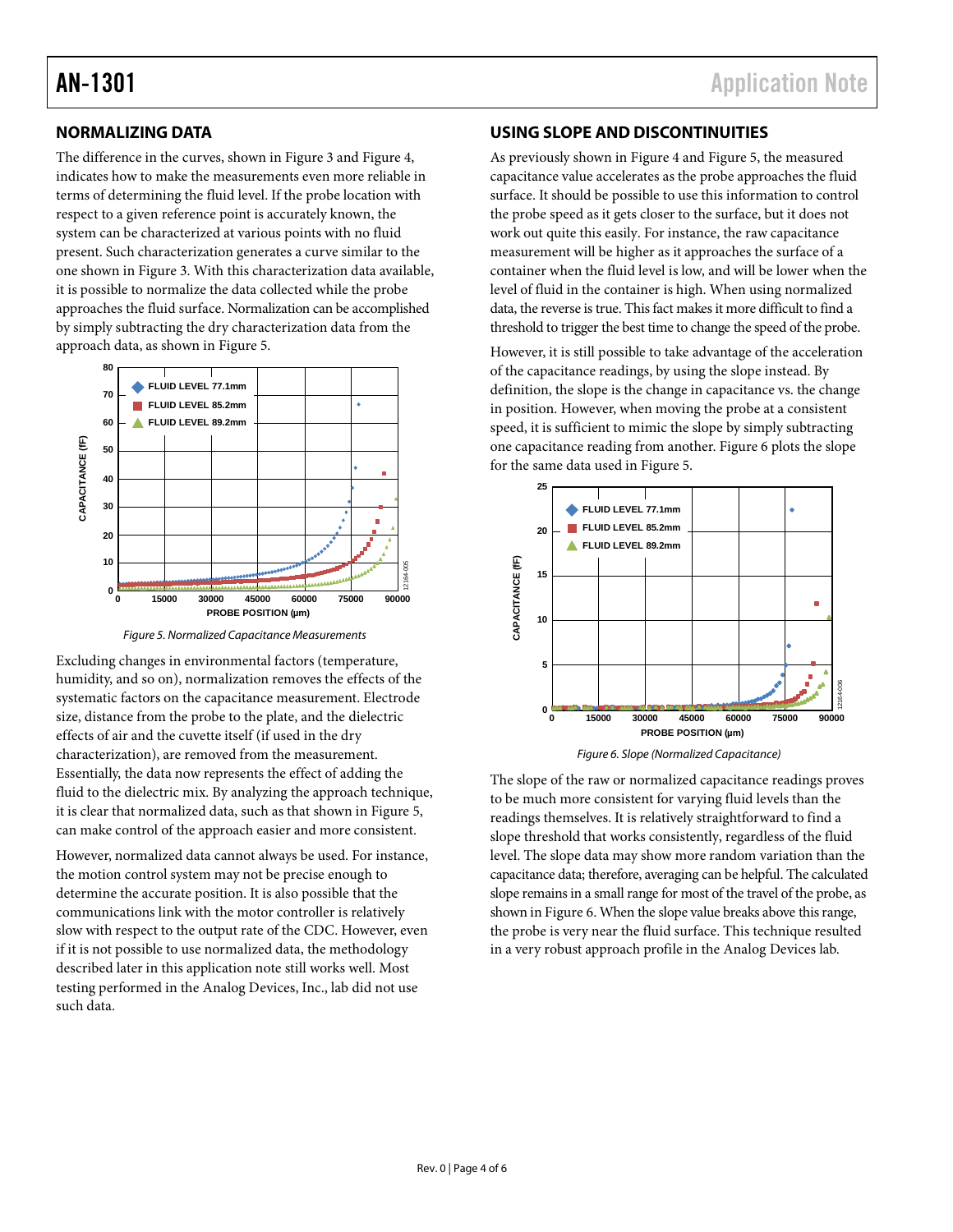### Application Note **AN-1301**

The behavior of the aspiration system as the probe approaches the fluid surface has been demonstrated. However, a key characteristic of this method becomes clear once the probe makes contact with the fluid. As shown i[n Figure 7,](#page-4-1) there is a large discontinuity at this point. This discontinuity is not a part of the normal acceleration of the capacitance curve. The capacitive reading taken at this point in the Analog Devices lab, was observed to be more than twice the reading taken before the probe was inserted into the fluid. This relationship may vary with a different system configuration, but has been observed to be stable and consistent. The size of the discontinuity makes it relatively easy to find a capacitance threshold that will reliably indicate that the fluid surface has been penetrated. Because one of the objectives of aspiration is to insert the probe a small, known distance into the fluid, this ease of use is important.



*Figure 7. Discontinuity at Fluid Surface*

<span id="page-4-1"></span>In aspiration systems, it is important to maximize the throughput by performing all probe motion at the highest possible speed, while minimizing the risk of damage from driving the probe too far (that is, through the bottom of the cuvette). A high precision motor control system may not always be available. Therefore, the solution must work even if the precise probe location is unknown. The measurements previously described allow this high speed probe motion with a high level of confidence.

#### <span id="page-4-0"></span>**THE METHOD**

[Figure 8](#page-4-2) shows a flow chart outlining the technique used to insert the probe into the fluid.

1. The probe is moved at the highest possible speed until it gets close to the fluid surface. Depending on the positional information and computing power available, and the ability to characterize the system in advance, an optimum position can be determined using a capacitance threshold, by determining the slope of the capacitance curve and applying a slope threshold, or calculating a power series. This approach profile was developed in the Analog Devices lab by setting a threshold value for the slope of the capacitance readings. Averaging can be used to smooth the curve and make the determination more reliable. It was also observed that

normalizing the capacitance data as previously described, if possible, results in a more robust system.

- 2. Once it is determined that the probe has come close enough to the surface, the speed of the probe is greatly reduced for the final approach to the fluid surface. It is important that the probe is as close as possible to the fluid surface to maximize efficiency. However, it is important to verify that the approach speed is reduced sufficiently prior to penetration of the fluid surface. Reducing speed ensures maximum control of the probe depth.
- 3. Contact with the fluid surface is determined by noting the discontinuity that occurs upon contact. The discontinuity can be determined using a capacitance threshold (as performed in the Analog Devices lab), or by determining the slope of the capacitance curve and applying a slope threshold. Averaging can be used to reduce random measurement variation. However, the shift is significant and can be detected reliably without the use of averaging. Normalization of the capacitance data, as previously described, can also be used to improve the robustness of surface detection, although its impact is not as significant as in the approach phase.
- 4. The probe can then be driven a predetermined distance below the surface. Control of this movement is simple when precise motor control is available. If precise motor control is not available, but a speed estimate can be made, the probe can be moved for a fixed period.



12164-008

<span id="page-4-2"></span>2164-